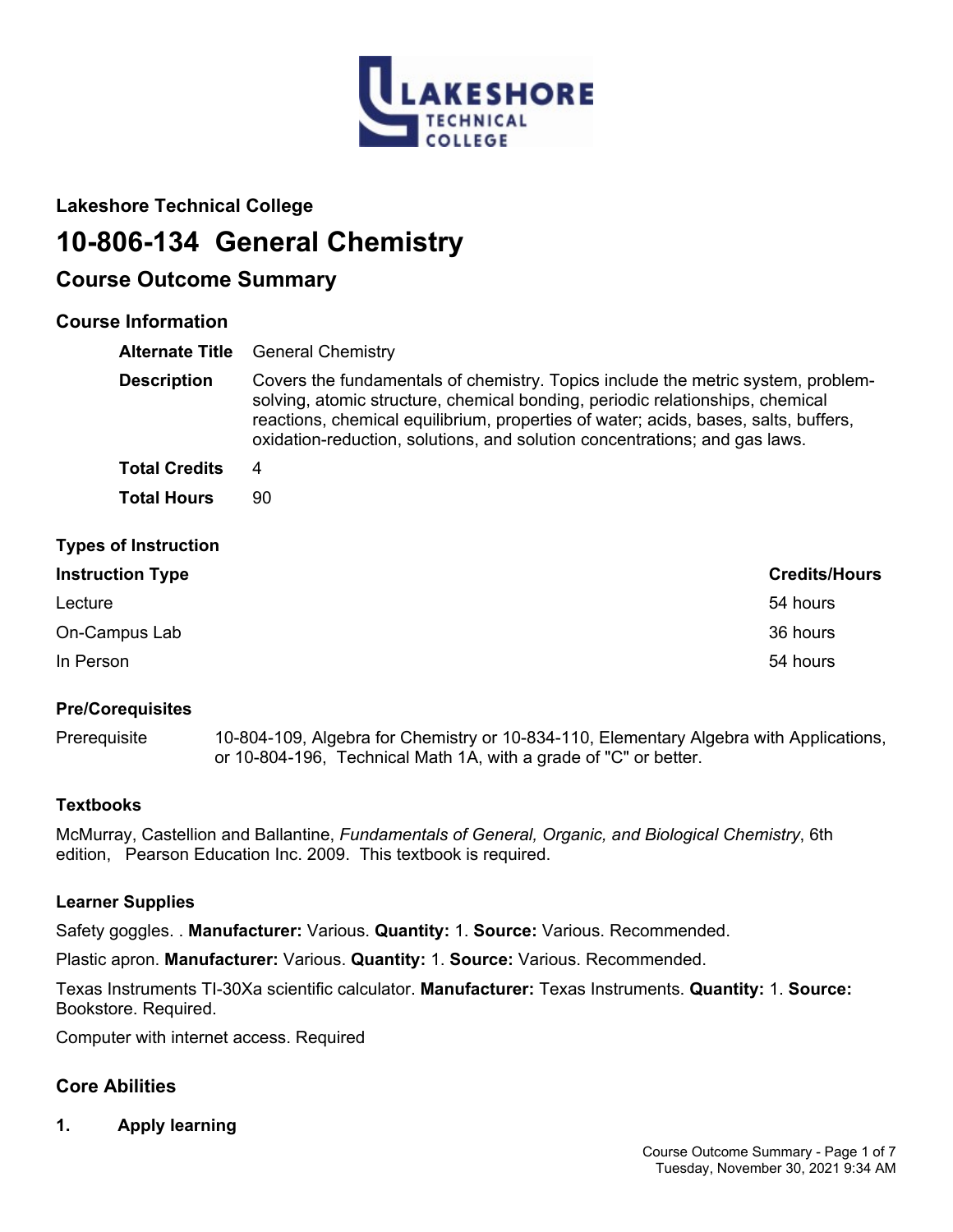# **Criteria**

- 1.1. Learner transfers academic knowledge and principles to life and work situations
- 1.2. Learner incorporates prior learning
- 1.3. Learner knows when to ask for help
- 1.4. Learner demonstrates appropriate safety precautions
- 1.5. Learner identifies the need for lifelong learning
- 1.6. Learner develops the ability to research beyond the required work
- 1.7. Learner demonstrates a curiosity for learning about cultures, norms, and practices

# **2. Demonstrate critical thinking**

## **Criteria**

- 2.1. Learner determines issues that merit action
- 2.2. Learner takes initiative in the problem solving processes
- 2.3. Learner makes decisions considering alternatives and consequences
- 2.4. Learner refines action plans based on evaluation of feedback
- 2.5. Learner identifies interdependencies of world issues & events

# **3. Integrate technology**

**Criteria**

- 3.1. Learner determines which tasks can be performed more efficiently by using technology
- 3.2. Learner uses technology to perform tasks more efficiently
- 3.3. Learner adapts to changing/emerging technology
- 3.4. Learner selects culturally appropriate technology/tools to communicate with diverse groups

# **4. Use mathematics effectively**

**Criteria**

- 4.1. Learner solves real world problems using mathematics
- 4.2. Learner measures accurately
- 4.3. Learner analyzes graphical information
- 4.4. Learner demonstrates an understanding of world measurements and foreign currency exchange

# **Course Competencies**

# **1. Use accepted standards for safety and hygiene procedures in the chemistry laboratory**

**Linked Core Abilities** Apply learning Integrate technology

**Assessment Strategies**

- 1.1. on a written test
- 1.2. in lab performance

### **Criteria**

*Your performance will be successful when:*

- 1.1. you identify safety equipment
- 1.2. you identify safety procedures
- 1.3. you identify laboratory equipment
- 1.4. You use Safety Data Sheets
- 1.5. you follow safety procedures when using laboratory equipment
- 1.6. You utilize the proper lab equipment for a specific task

### **Learning Objectives**

- 1.a. Demonstrate proper use of safety equipment
- 1.b. Practice safety procedures
- 1.c. Demonstrate proper use of laboratory equipment
- 1.d. Interpret the information contained on an SDS sheet
- 1.e. Practice standard safety procedures in the lab

### **2. Utilize the scientific method to solve problems**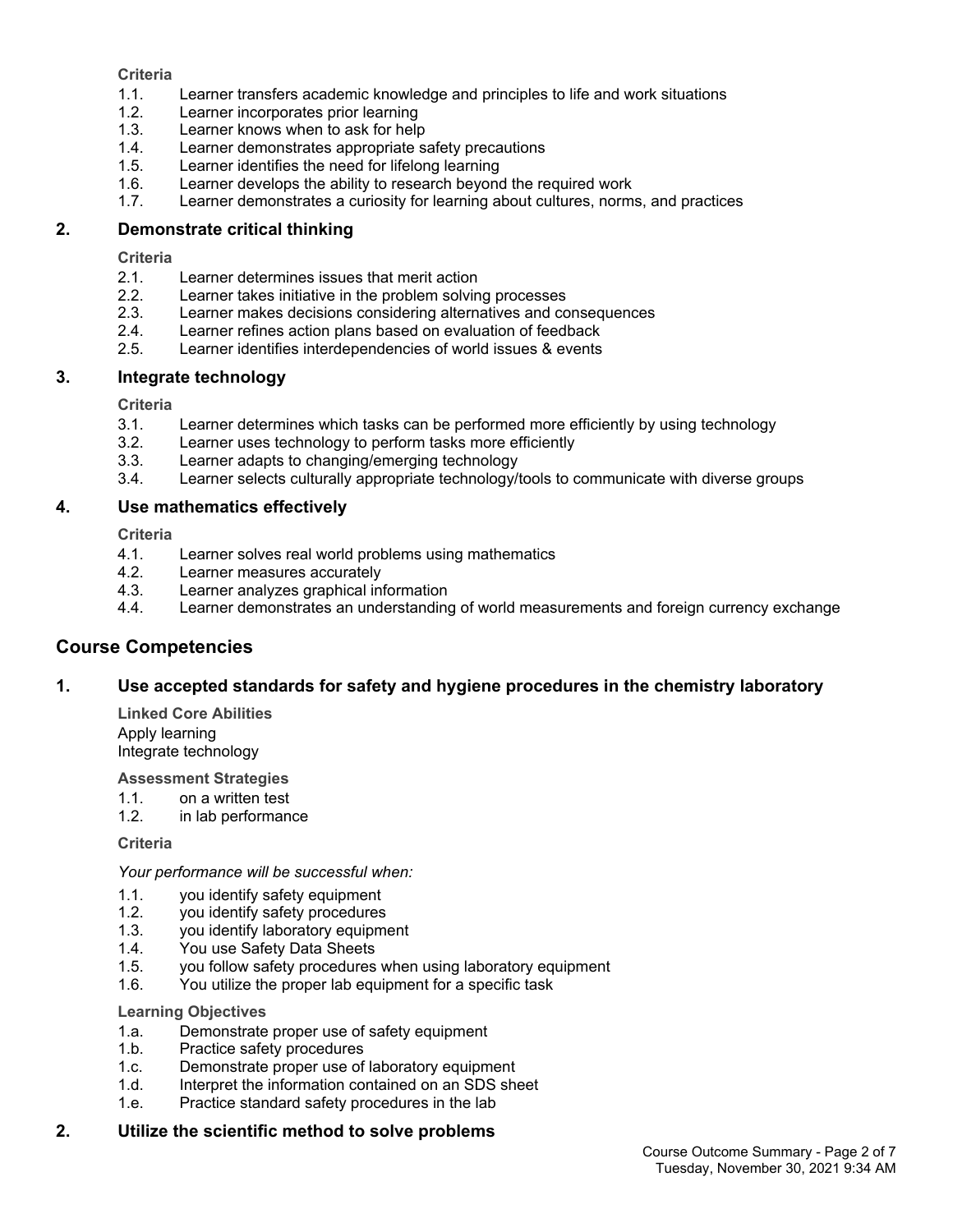**Linked Core Abilities** Apply learning Demonstrate critical thinking Integrate technology Use mathematics effectively

### **Assessment Strategies**

- 2.1. on homework assignments
- 2.2. in lab assignments

### **Criteria**

#### *Your performance will be successful when:*

- 2.1. you apply the steps in the scientific method to problems
- 2.2. you record quantitative observations<br>2.3. vou record qualitative observations
- you record qualitative observations
- 2.4. you construct models that are supported by observations
- 2.5. you draw conclusions from your observations and model

#### **Learning Objectives**

- 2.a. Identify the steps in the scientific method
- 2.b. Apply the scientific method to real-world problems<br>2.c. Differentiate between qualitative and quantitative c
- Differentiate between qualitative and quantitative observations
- 2.d. Explain the use of models
- 2.e. Draw valid conclusions from observations

#### **3. Solve problems involving measurements and conversions**

**Linked Core Abilities** Apply learning Use mathematics effectively

#### **Assessment Strategies**

- 3.1. on a written test
- 3.2. on homework assignments
- 3.3. in lab assignments

#### **Criteria**

#### *Your performance will be successful when:*

- 3.1. you use scientific tools and methods to solve problems
- 3.2. you use the various systems of measurements
- 3.3. you convert within and between systems of measurement
- 3.4. you round off numbers
- 3.5. you write numbers using appropriate significant figures
- 3.6. you use scientific notation
- 3.7. you distinguish between accuracy and precision
- 3.8. you solve word problems
- 3.9. you determine derived properties (such as density, heat capacity, volume, area)

#### **Learning Objectives**

- 3.a. Use the metric system to solve problems
- 3.b. Use dimensional analysis to convert between the English and Metric system
- 3.c. Demonstrate how to round numbers
- 3.d. Demonstrate proper use of significant figures
- 3.e. Use scientific notation
- 3.f. Explain the terms "accuracy" and "precision"
- 3.g. Solve word problems
- 3.h. Solve algebraic equations for the unknown

### **4. Explain the characteristics of matter and the changes it undergoes**

**Linked Core Abilities** Demonstrate critical thinking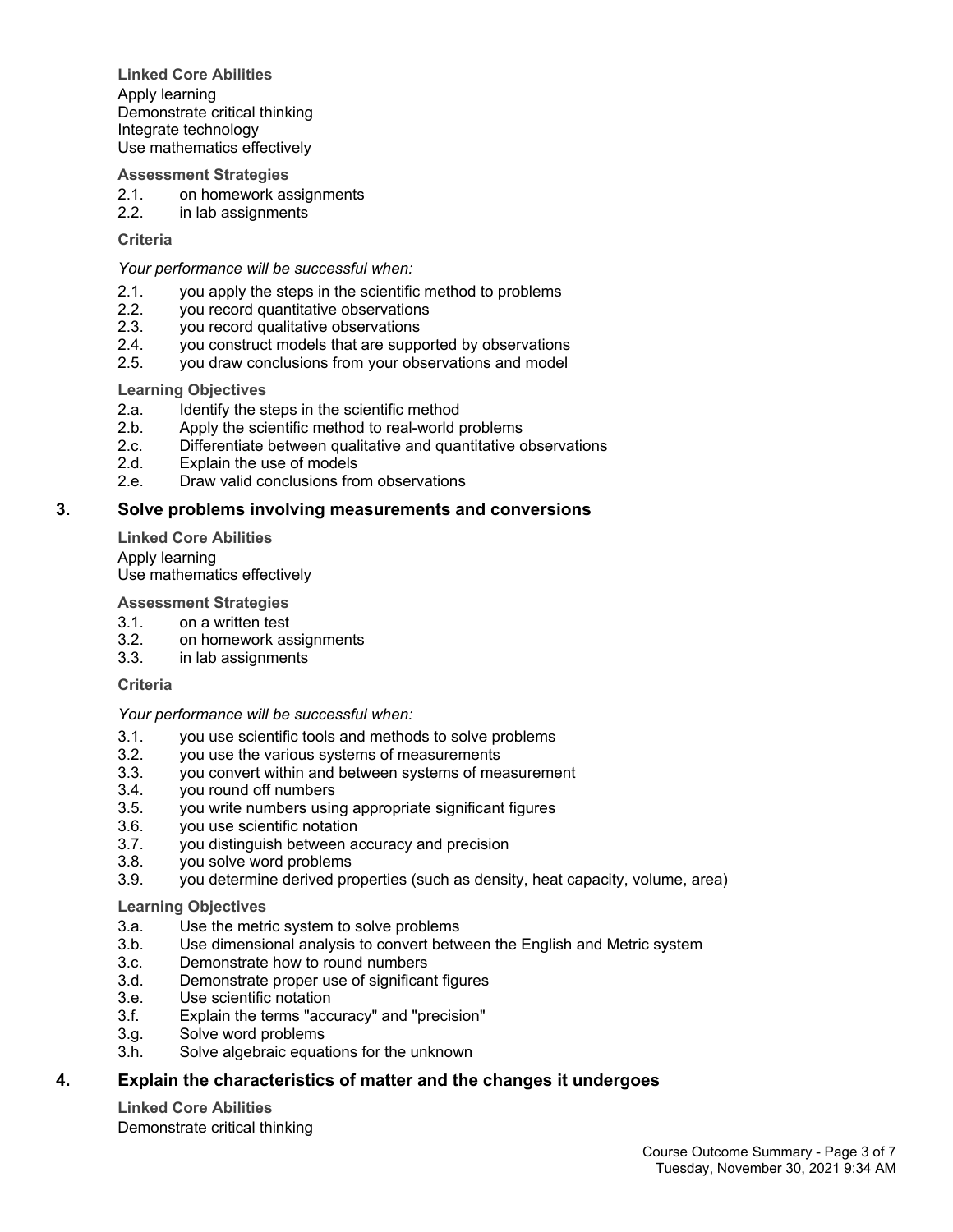# **Assessment Strategies**

- 4.1. on a written test
- 4.2. on homework assignments<br>4.3. in lab assignments
- in lab assignments

# **Criteria**

*Your performance will be successful when:*

- 4.1. you distinguish among the physical states of matter
- 4.2. you identify changes in physical states of matter
- 4.3. You categorize matter based on its physical properties
- 4.4. you distinguish between physical and chemical changes
- 4.5. you relate physical states to intermolecular forces

**Learning Objectives**

- 4.a. Describe physical states
- 4.b. Explain the properties of mixtures and pure substances
- 4.c. Distinguish between an element and a compound
- 4.d. Explain how inter-molecular forces determine physical states

# **5. Evaluate the periodic relationships of the elements**

**Linked Core Abilities**

Demonstrate critical thinking

**Assessment Strategies**

- 5.1. on a written test
- 5.2. on homework assignments
- 5.3. in lab assignments

# **Criteria**

*Your performance will be successful when:*

- 5.1. you describe the basic structure of the atom
- 5.2. you describe the properties of subatomic particles
- 5.3. you use the periodic table to determine the atomic symbol, atomic number, and atomic mass of an element
- 5.4. you use the periodic table to determine the electronic configuration of an atom
- 5.5. you classify an element based on its location on the periodic table
- 5.6. you compare elemental properties based on their location on the periodic table

**Learning Objectives**

- 5.a. Describe parts of the atom
- 5.b. Explain the properties of sub-atomic particles
- 5.c. Identify the atomic symbol, number, and mass of an element from the periodic table
- 5.d. Write the electronic configuration for an atom using periodic table
- 5.e. Classify an element as metal or non-metal
- 5.f. Explain trends in the periodic table

# **6. Explain chemical bonding**

**Linked Core Abilities** Apply learning Demonstrate critical thinking

# **Assessment Strategies**

- 6.1. on a written test
- 6.2. on homework assignments
- 6.3. in lab assignments

# **Criteria**

# *Your performance will be successful when:*

- 6.1. you determine valence electrons for main group elements
- 6.2. you relate octet rule to chemical bonding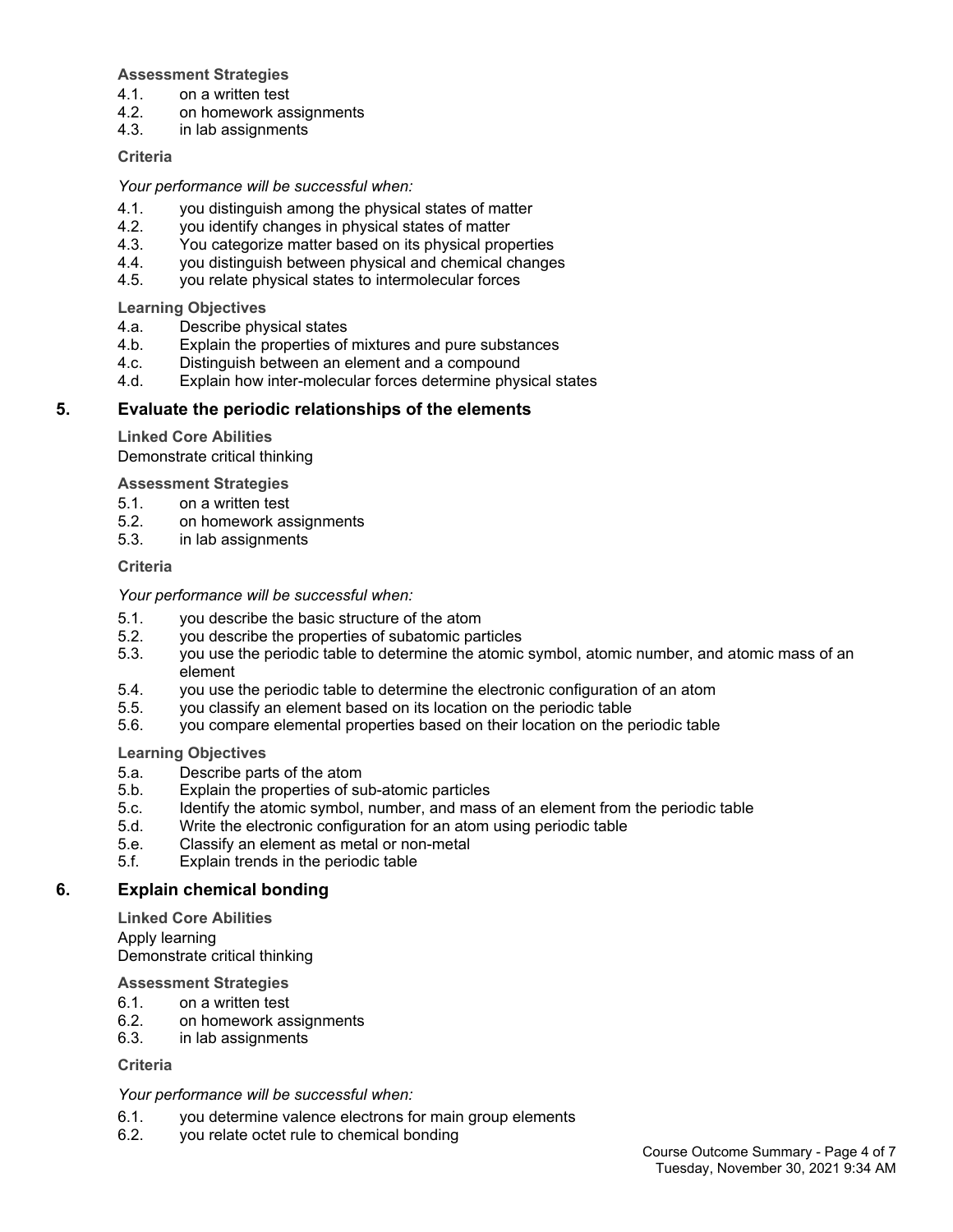- 6.3. you explain the formation of an ionic bond
- 6.4. you use the periodic table to determine ionic charge
- 6.5. you explain the formation of a covalent bond
- 6.6. You utilize the periodic table to determine an element's Lewis Dot Structure
- 6.7. you relate electronegativity differences between atoms to the type of bond they form
- 6.8. you create molecular models

# **Learning Objectives**

- 6.a. Determine the valence electrons for a main group of elements
- 6.b. Explain the octet rule
- 6.c. Describe the formation of an ionic bond
- 6.d. Determine the charge on an ion using the periodic table
- 6.e. Describe the formation of a covalent bond
- 6.f. Determine if a compound is ionic or covalent using the the periodic table
- 6.g. Differentiate bond types based on electro-negativity
- 6.h. Make models of molecules

# **7. Explain the behavior of matter during a chemical reaction**

# **Linked Core Abilities**

Demonstrate critical thinking

# **Assessment Strategies**

- 7.1. on a written test
- 7.2. on homework assignments
- 7.3. in lab assignments

### **Criteria**

### *Your performance will be successful when:*

- 7.1. you differentiate between physical, nuclear and chemical changes<br>7.2. vou describe chemical reactions using equations
- 7.2. you describe chemical reactions using equations<br>7.3. vou classify types of reactions
- you classify types of reactions
- 7.4. you relate experimental observations to chemical changes

### **Learning Objectives**

- 7.a. Compare characteristics associated with physical and chemical changes
- 7.b. Write chemical equations
- 7.c. Classify reactions

# **8. Calculate quantities of reactants and products using balanced chemical equations**

**Linked Core Abilities** Use mathematics effectively

### **Assessment Strategies**

- 8.1. on a written test
- 8.2. on homework assignments
- 8.3. in lab assignments

### **Criteria**

### *Your performance will be successful when:*

- 8.1. you relate atomic mass to gram molecular weight
- 8.2. you balance chemical equations
- 8.3. you use the mole concept to solve stoichiometry problems

## **Learning Objectives**

- 8.a. Determine atomic masses
- 8.b. Calculate molecular masses
- 8.c. Balance chemical equations
- 8.d. Solve stoichiometry problems

# **9. Calculate the concentration of aqueous solutions**

**Linked Core Abilities**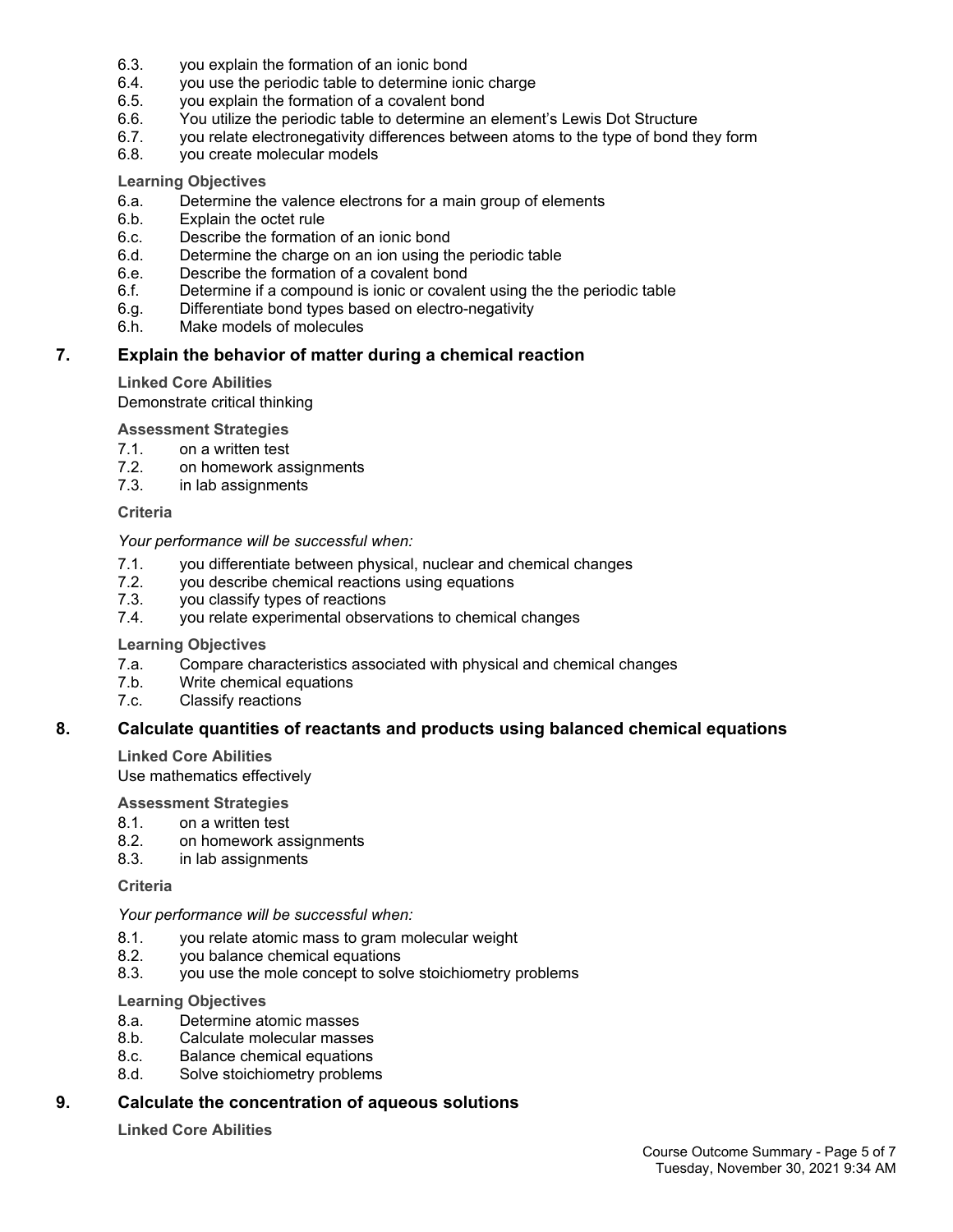Use mathematics effectively

**Assessment Strategies**

- 9.1. on a written test
- 9.2. on homework assignments<br>9.3. in lab assignments
- 9.3. in lab assignments

## **Criteria**

*Your performance will be successful when:*

- 9.1. you explain the components of a solution
- 9.2. you calculate solution concentrations
- 9.3. you solve concentration problems
- 9.4. you explore factors affecting solubility
- 9.5. you explore colligative properties

**Learning Objectives**

- 9.a. Identify the components of a solution
- 9.b. Calculate solution concentration using percentage, molarity, and normality units
- 9.c. Solve concentration and dilution problems
- 9.d. Explain factors that affect solubility
- 9.e. Apply colligative properties to solve real-world problems

# **10. Define chemical equilibrium**

**Linked Core Abilities**

Demonstrate critical thinking

# **Assessment Strategies**

- 10.1. on a written test
- 10.2. on homework assignments
- 10.3. in lab assignments

# **Criteria**

*Your performance will be successful when:*

- 10.1. you summarize dynamic equilibrium
- 10.2. you apply Le Chatelier's principle
- 10.3. you utilize Keq values to describe relative amounts of reactants and products at equilibrium

**Learning Objectives**

10.a. Explain the concept of equilibrium

10.b. Apply LeChatelier's principle to laboratory problems and real world problems

# **11. Compare the characteristics of acids, bases, salts, and buffers**

**Linked Core Abilities** Demonstrate critical thinking Use mathematics effectively

### **Assessment Strategies**

- 11.1. on a written test
- 11.2. on homework assignments
- 11.3. in lab assignments

# **Criteria**

### *Your performance will be successful when:*

- 11.1. you distinguish between the properties of acids and bases
- 11.2. you characterize acid-base reactions<br>11.3. vou examine the pH scale
- you examine the pH scale
- 11.4. you calculate the pH of a solution
- 11.5. you summarize how a buffer works

### **Learning Objectives**

11.a. Explain the properties of acids and bases